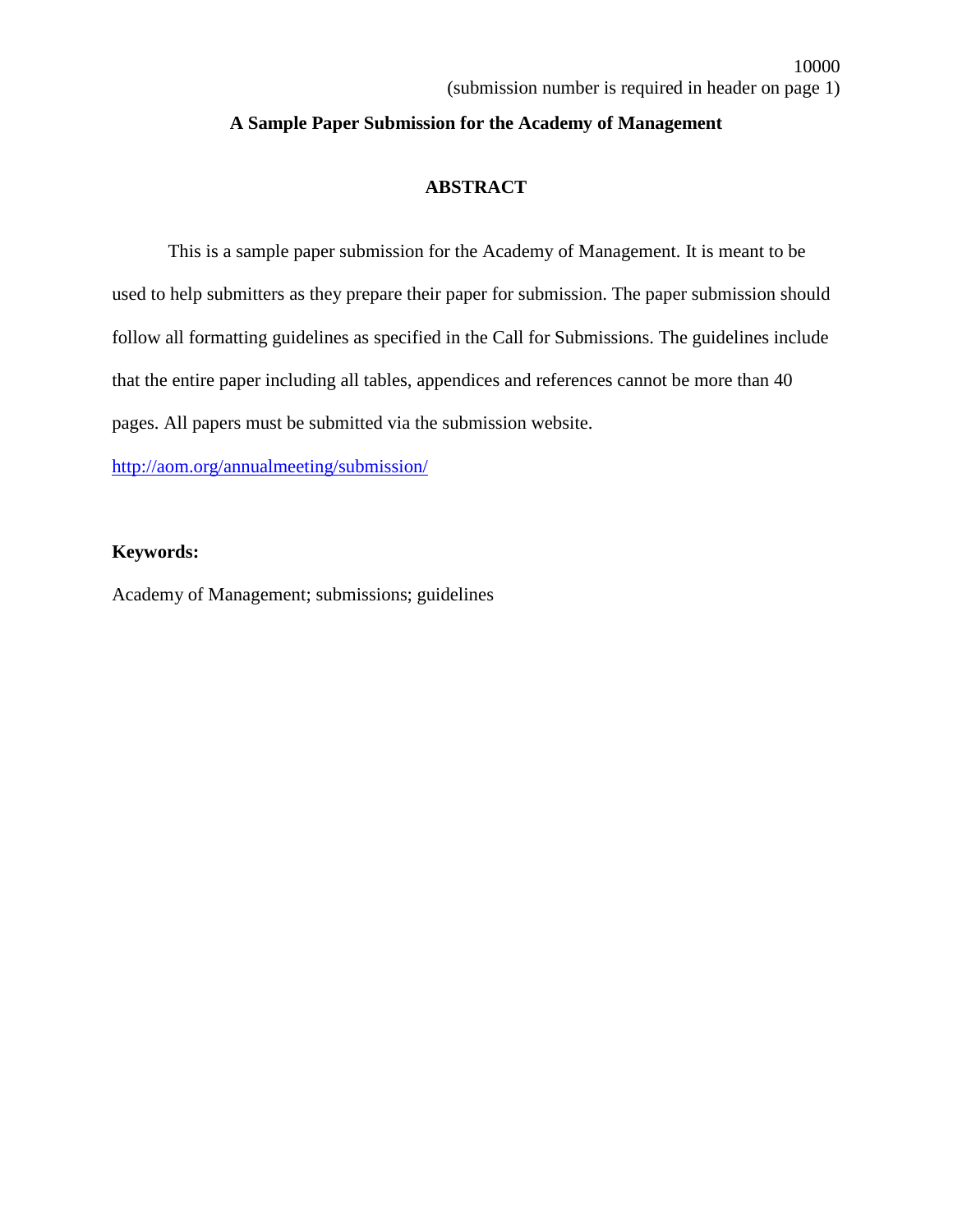#### **A Sample Paper Submission for the Academy of Management**

This is a sample paper submission for the Academy of Management. It is meant to be used to help submitters as they prepare their paper for submission. The paper submission should follow all formatting guidelines and submission policies as specified in the Call for Submissions. These guidelines are also available on the Annual Meeting website,

[http://aom.org/annualmeeting/.](http://aom.org/annualmeeting/)

------------------------------------------ Insert Table 1 about here -------------------------------------------

The submission policies are:

- 1. Each paper can be submitted to only ONE division or interest group.
- 2. Submitted papers must NOT have been previously presented, scheduled for presentation, published, or accepted for publication by the AOM or any other publisher or organization. If a paper is under review, it must NOT appear in print before the Academy meeting,
- 3. NO changes in the paper title, abstract, authorship, and actual paper can occur AFTER the submission deadline.

The formatting guidelines include:

- 1. The entire submission (title page in Title Case, abstract, text, figures, graphs, tables, and references) must be contained in one document.
- 2. The maximum length of the submission is 40 pages (including title page and all figures, graphs, tables, appendices, and references.).
- 3. Figures, graphs, tables, appendices, and references should follow the [Academy of](http://aom.org/publications/amj/styleguide/)  [Management Journal's Style Guide.](http://aom.org/publications/amj/styleguide/)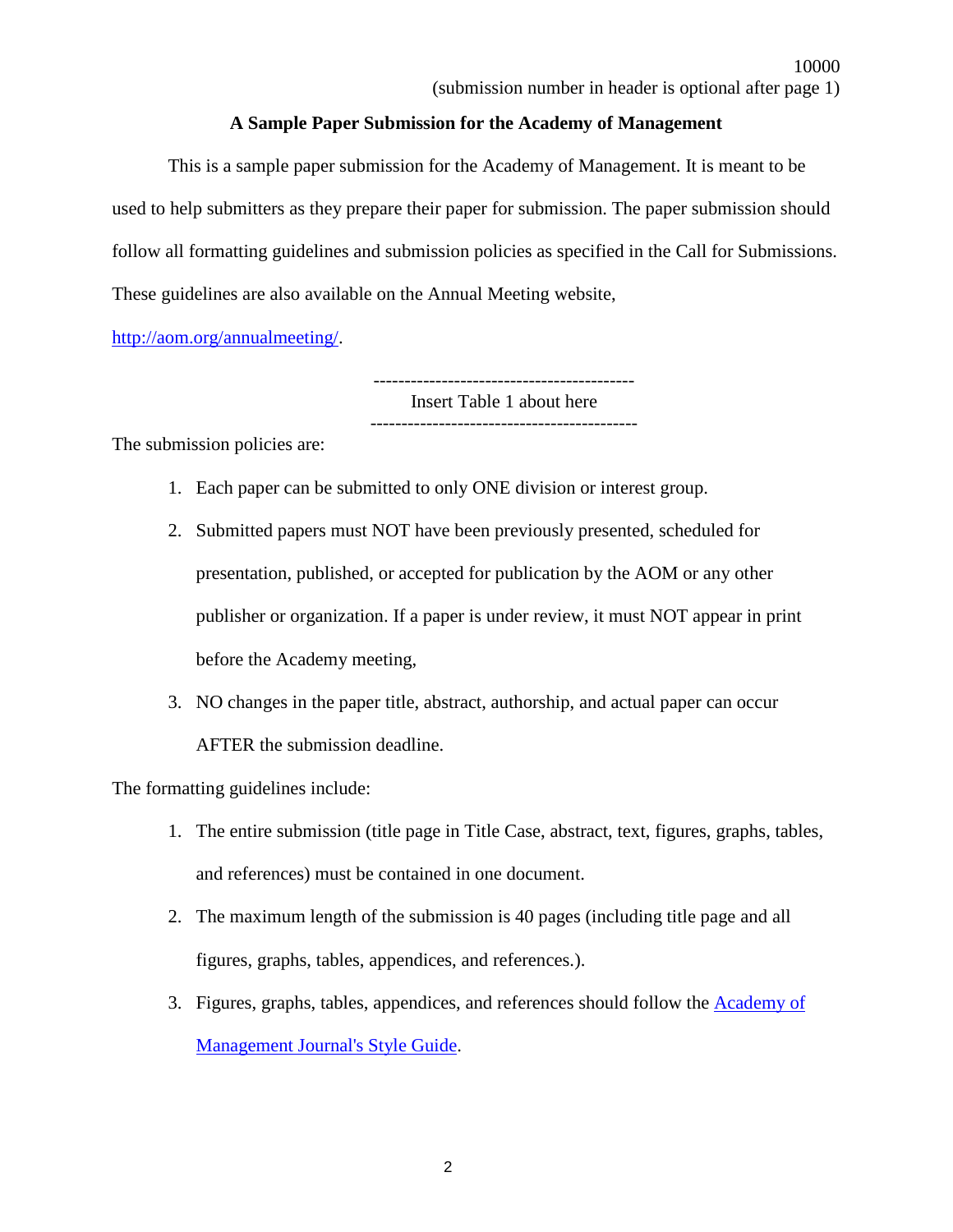- 4. Use Times New Roman 12-point font, double spaced, and 1-inch (2.5 cm) margin all around.
- 5. Record the 5-digit electronic submission ID as the right side header on the first page.
- 6. Number all of the pages of the paper.
- 7. To facilitate the blind review process, remove ALL author-identifying information from the uploaded document, including acknowledgements, since this is the document that the reviewers will be reading. Note: You will still include ALL authors associated with your submission during the submission process, but not in your paper. The author information will appear in the printed and online Program.
- 8. Check that the paper is converted and print correctly (i.e. all imported figures and tables are there), and ensure that the file is virus-free.

Additionally, submitters are advised to review the division and interest group's domain and special instruction (in the Call for Submissions) for further information about each division or interest group and any other division or interest group's submission requirements. All papers must be submitted via the submission website. <http://aom.org/annualmeeting/submission/>

> ------------------------------------------ Insert Figure 1 about here. -------------------------------------------

If submitters have any questions about the submission process, please contact technical support at submissionhelp@aom.org. If there are any questions about the division and interest group, please contact the division and interest group program chairs. Their contact information can be found at the annual meeting website, [http://aom.org/annualmeeting/.](http://aom.org/annualmeeting/) If there are any general questions, please contact the Program Department at program@aom.org.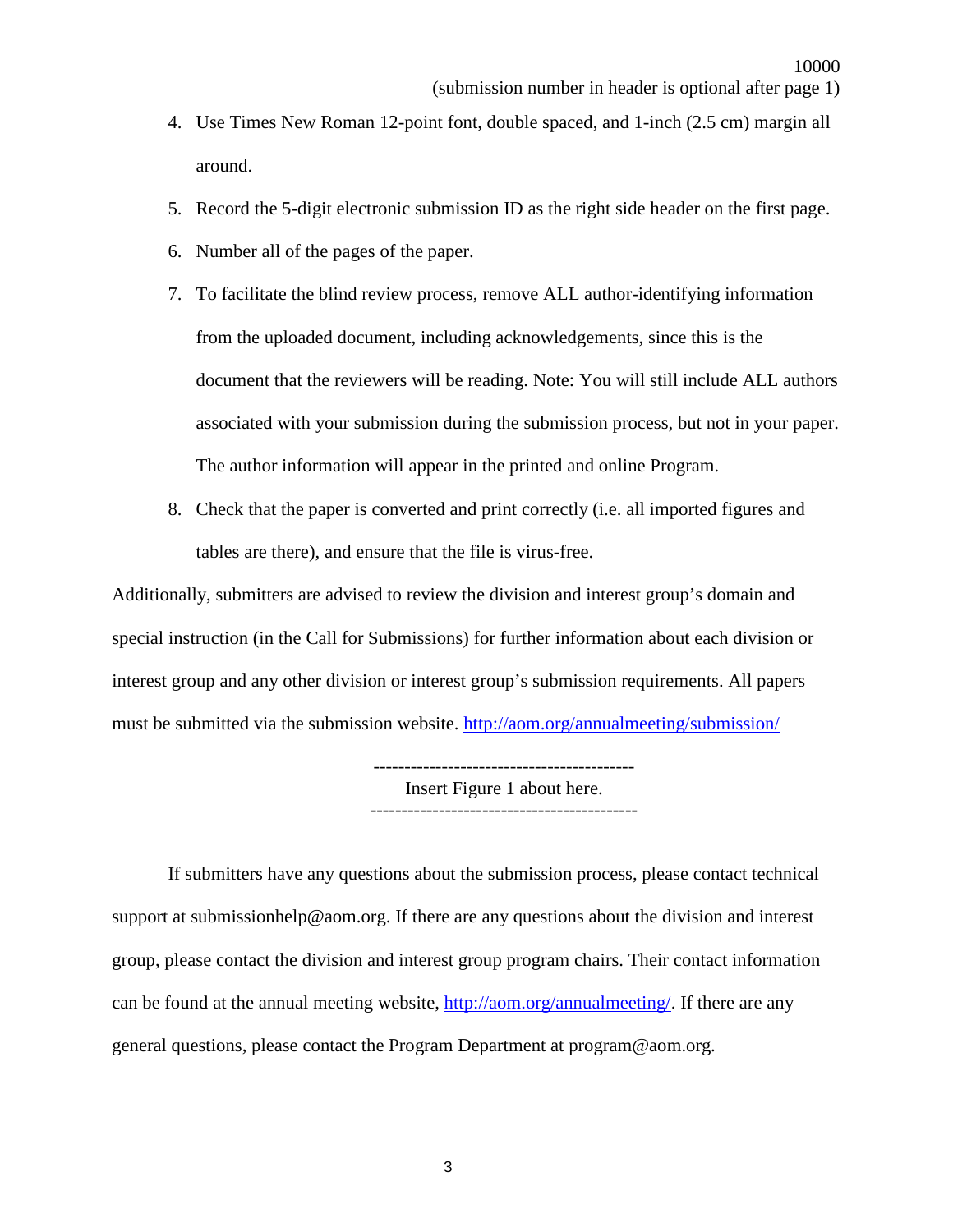#### **REFERENCES\***

- Hilton, B. 2006. Submission Procedures. *Academy of Management Call for Submissions*, 3: 37- 39
- Le, J., & Thompson, J. 2005. *Academy of Management Call for Submissions*. New York: AOM Press
- Le, J., & Suppa, M. 2006. *Academy of Management Call for Submissions*. New York: AOM Press
- Le, J. 2006. Specific Guidelines for all Scholarly Submissions. *Academy of Management Call for Submissions*, 3: 35-36
- Suppa, M. & Hilton, B. 2006. Division Domains & Special Instructions. In J. Le, *Academy of Management Call for Submissions*: 40-52. New York: AOM Press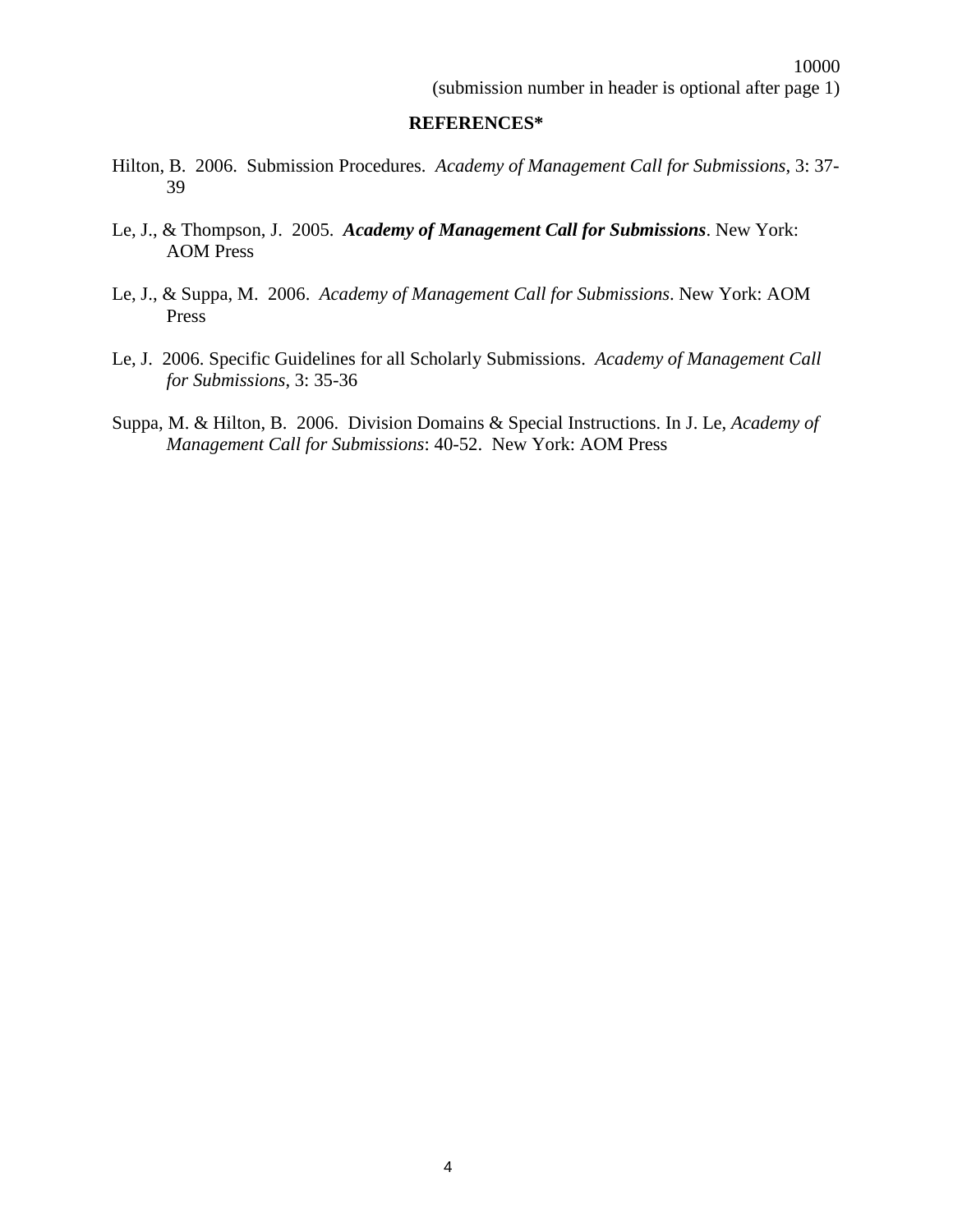# **TABLE 1\***

# **Submission Data from 2004 and 2005**

| <b>SUBMISSIONS</b>                   | 2004<br>(Actual)      | 2005<br>(based on    | 2005<br>(more Visual      | 2005<br>(more Visual and  | 2005<br>(at 50% |
|--------------------------------------|-----------------------|----------------------|---------------------------|---------------------------|-----------------|
|                                      |                       | 2004 accept<br>rate) | papers)                   | IPS)                      | accept<br>rate) |
| <b>Total Sub:</b>                    | 3838                  | 4577                 | 4577                      | 4577                      | 4577            |
| Symp (incl. shared)                  | 455                   | 616                  | 616                       | 616                       | 616             |
| Papers                               | 3383                  | 3961                 | 3961                      | 3961                      | 3961            |
| <b>Total Accept:</b>                 | 2237<br>(58%)         | 2648                 | 2648                      | 2648                      | 2289            |
| % of Symp. Accept:                   | 258<br>(12%)          | $\overline{318}$     | $\overline{318}$          | $\overline{318}$          | 275 (12%)       |
| % of Paper Accept:                   | 1979<br>(88%)         | 2330                 | 2330                      | 2330                      | 2014<br>(88%)   |
| <b>Breakdown of</b><br>Acceptance    |                       |                      |                           |                           |                 |
| Symposium                            | 258<br>(12%)          | 318                  | 318                       | 318                       | 275 (12%)       |
| <b>Sponsor Paper</b>                 | 1043<br>(53%)         | 1235                 | 864 (less 30%)            | 864                       | 1067<br>(53%)   |
| <b>Visual Paper</b>                  | 398<br>(20%)          | 466                  | 837 (45% more)            | 666 (30% more)            | 403 (20%)       |
| $\overline{IPS}$                     | 414<br>(21%)          | 489                  | 489                       | 660 (25% more)            | 423 (21%)       |
| $\overline{\text{SIT}}$              | $\overline{124}$ (6%) | 140                  | $\overline{140}$          | 140                       | 121 (6%)        |
|                                      |                       |                      |                           |                           |                 |
| <b>SESSIONS</b>                      | 2004<br>(Actual)      | 2005                 | 2005                      | 2005                      | 2005            |
| <b>Total Sessions:</b>               | 654                   | 755                  | 755                       | 755                       | 638             |
| <b>Total Symp</b><br>Sessions:       | 182                   | 211                  | $\overline{211}$          | 211                       | 168             |
| <b>Total Paper</b><br>Sessions:      | 472                   | 544                  | 544                       | 544                       | 470             |
| Reg. Paper (4<br>papers/session)     | 270<br>(57%)          | 309                  | $\overline{216}$          | $\overline{216}$          | 267             |
| Visual Village (6<br>papers/session) | 71 (15%)              | 78                   | 70 (12<br>papers/session) | 67 (10<br>papers/session) | 67              |
| IPS (4)<br>papers/session)           | 100<br>(21%)          | 122                  | 122                       | 165                       | 106             |
| <b>SIT (4</b><br>papers/session)     | 31 (7%)               | 35                   | 35                        | 35                        | 30              |